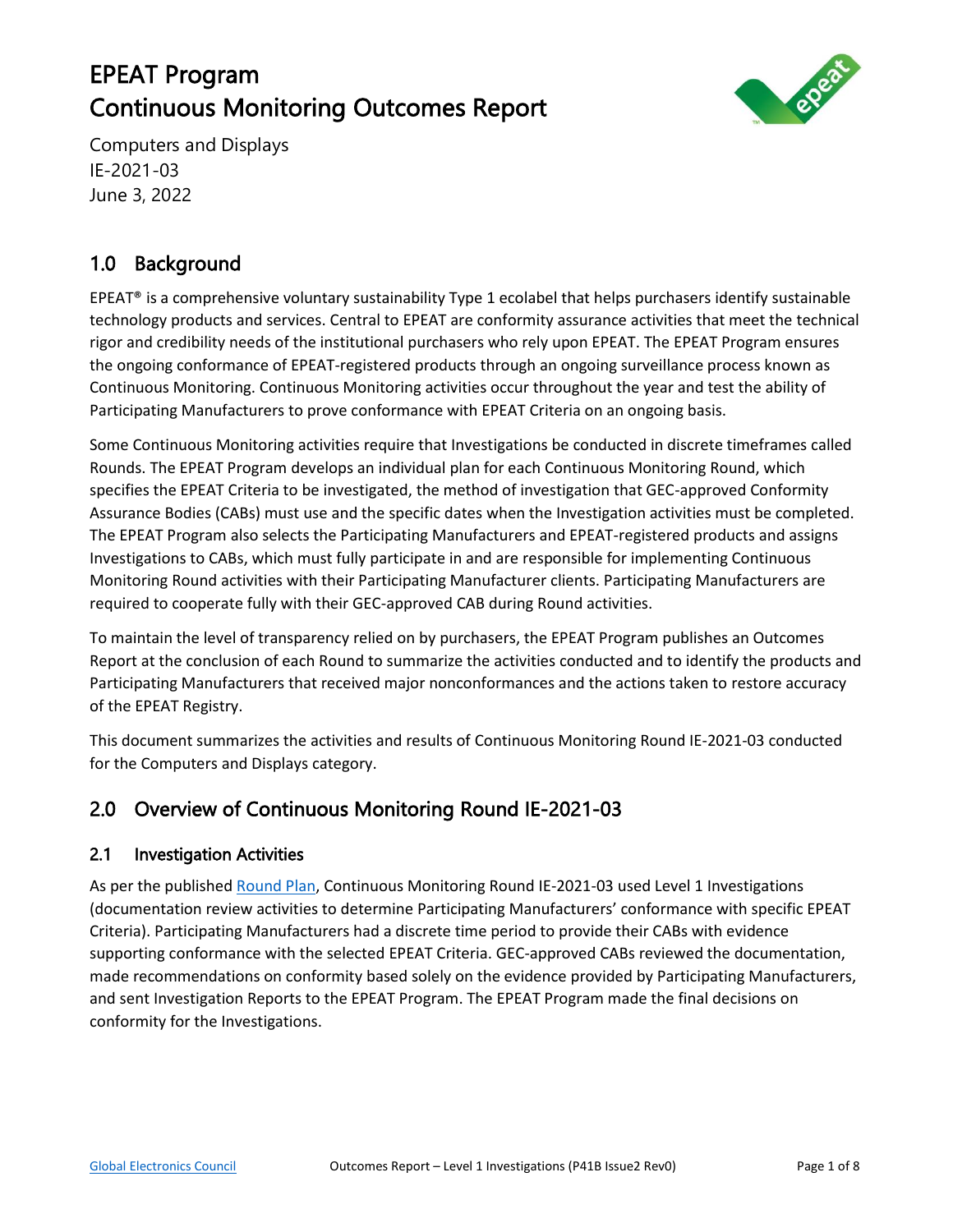### 2.2 Criteria Investigated

Continuous Monitoring Round IE-2021-03 was a Targeted Round focused on three Criteria related to repairability and extension of product life. Manufacturers were assigned one investigation per criteria (if they had selected the criteria), and the products were selected randomly using a random number generator. Since two of the selected Criteria are Optional and one is Required, Participating Manufacturers received up to 3 investigations. Participating Manufacturers that received a Major Nonconformance in any 2020 Continuous Monitoring Round for Imaging Equipment were then also assigned one additional investigation in this Round. The additional investigation assigned was an extra investigation for one of the three targeted Criteria.

| Table 1: Criteria Investigated in Round IE-2021-03 |                                          |  |  |  |  |
|----------------------------------------------------|------------------------------------------|--|--|--|--|
| Criteria Number                                    | <b>Criterion Title</b>                   |  |  |  |  |
| 4.3.1.2                                            | Ease of disassembly of consumer products |  |  |  |  |
| 4.4.2.1                                            | Product upgradeability                   |  |  |  |  |
| 4.4.3.1                                            | Spare parts                              |  |  |  |  |

### 3.0 Summary of Investigations and Final Decisions on Conformity for IE-2021-03

Highlights from this Continuous Monitoring Round are:

- **47** investigations completed
- **40** decisions of Conformance
- **7** decisions of Nonconformance *Further details provided in Section 4*
- **2** investigations cancelled *[Cancelled due to CAB administrative challenges]*



#### Figure 1: Final Conformity Decisions for IE-2021-03 (shown as percentage of total investigations)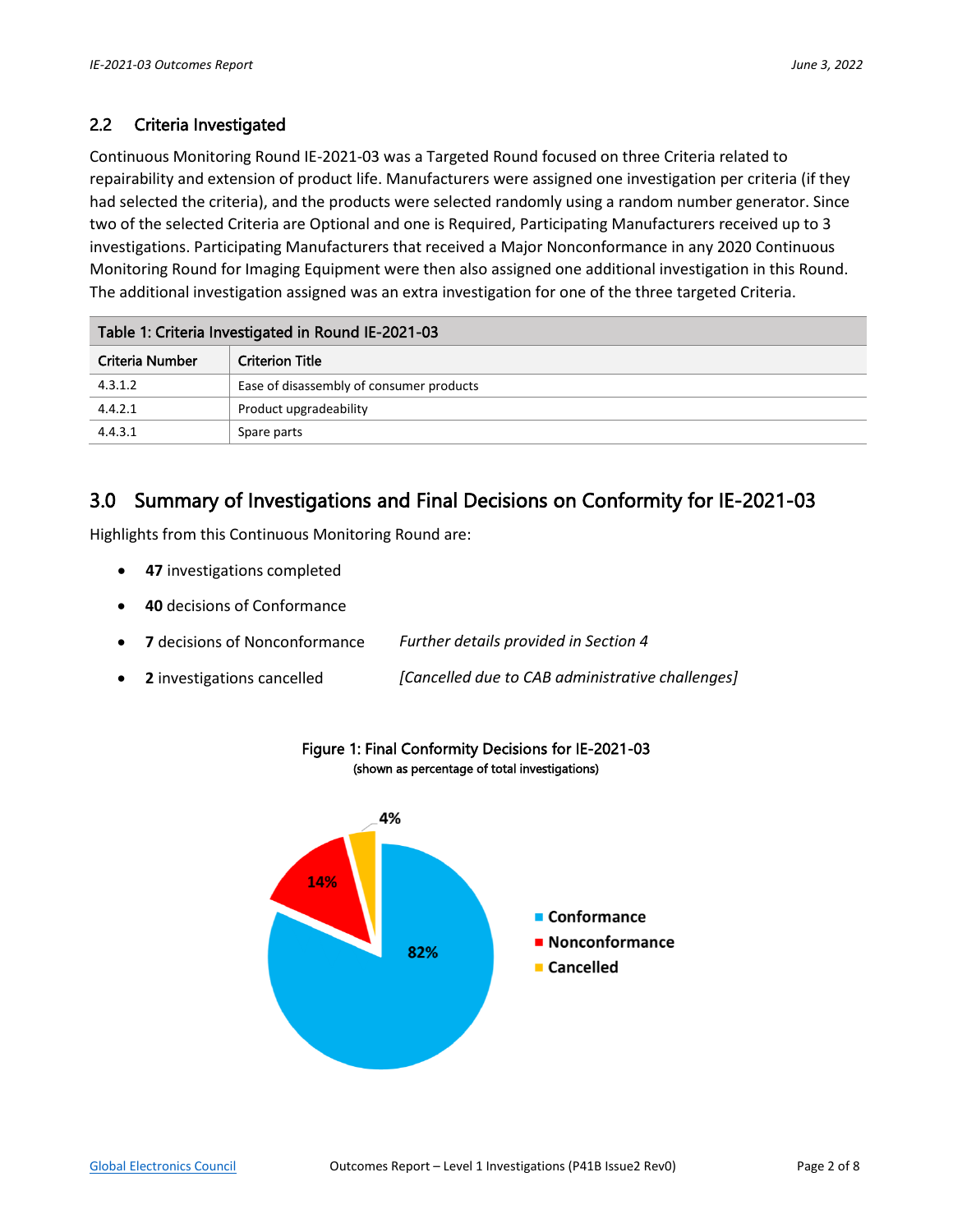## 4.0 Further Details on Nonconformances for IE-2021-03

Figure 2 below provides a further breakdown of the nonconformances by Criterion.



Figure 2: Breakdown of Nonconformances by Criterion for IE-2021-03

Figure 3 provides a further breakdown by the underlying reason for the nonconformances.



#### Figure 3: Underlying Reason for Nonconformances in IE-2021-03 (shown as a percentage of total nonconformances)

### 4.1 Major Versus Minor Nonconformances

All nonconformances must be categorized as either major or minor. Minor nonconformances are non-critical or clerical in nature and do not materially affect the validity of conformance with EPEAT Criteria. All nonconformances that do not meet the definition of minor are categorized as major.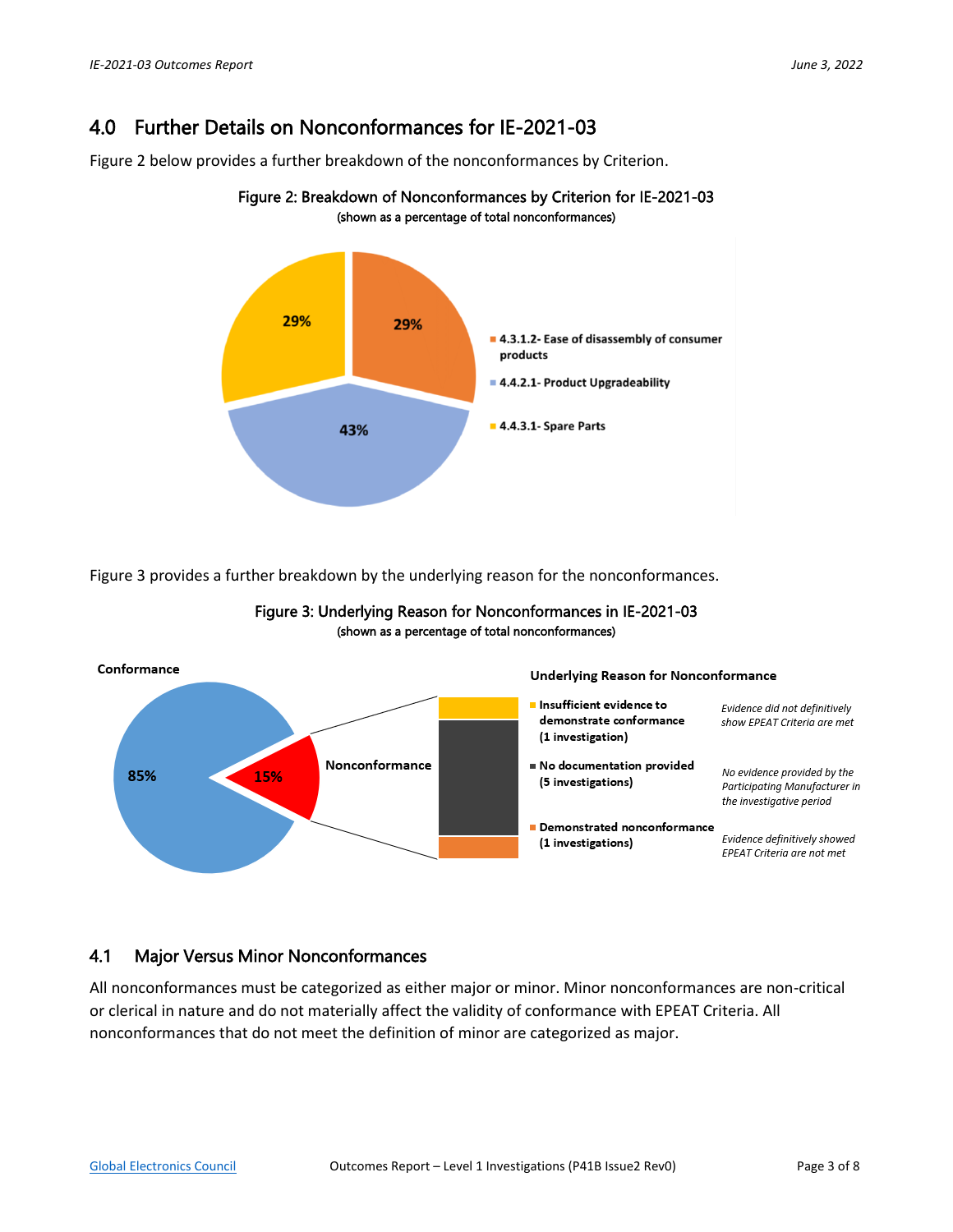

Figure 4: Major versus Minor Nonconformances for IE-2021-03 (shown as a percentage of total nonconformances)

#### 4.2 Minor Nonconformances

For Level 1 Investigations, nonconformances may be categorized as minor for the following reasons:

- Minor human error in data entry (e.g., value cited for EPEAT-product registration is insignificantly above or below the actual value).
- Minor administrative errors (e.g., broken URLs, reports/certificates marginally outdated).
- No documentation provided by a Participating Manufacturer where the Participating Manufacturer indicated the product has reached end-of-life and is no longer available on the market.

Four of the Minor Nonconformances were due to the fact that no documentation was provided, while one Minor Nonconformance was a demonstrated nonconformance.

#### 4.3 Major Nonconformances

Major Nonconformances may be due to a demonstrated nonconformance, insufficient evidence provided to demonstrate conformance, or because no documentation was provided. Two of the seven nonconformances found in this Round were Major Nonconformances and both Major Nonconformances were for Criterion 4.3.1.2—Ease of disassembly of consumer products. One of the Major Nonconformances was due to insufficient evidence, while the other was due to no documentation provided.

During Continuous Monitoring Rounds, Participating Manufacturers are responsible for compiling documentation and submitting it to their CAB in an organized and timely manner. Evidence must be submitted before the end of the Investigation Phase. If a Participating Manufacturer does not provide documentation during the Investigation Period, this will always result in a Major Nonconformance due to no documentation provided, unless the product is end-of-life and no longer available on the market.

Criterion 4.3.1.2 has multiple elements against which conformance must be demonstrated. Criterion 4.3.1.2 requires a description of the disassembly process or letters from recyclers to demonstrate that Criterion elements are met. All Criterion elements must be addressed, including all of the following: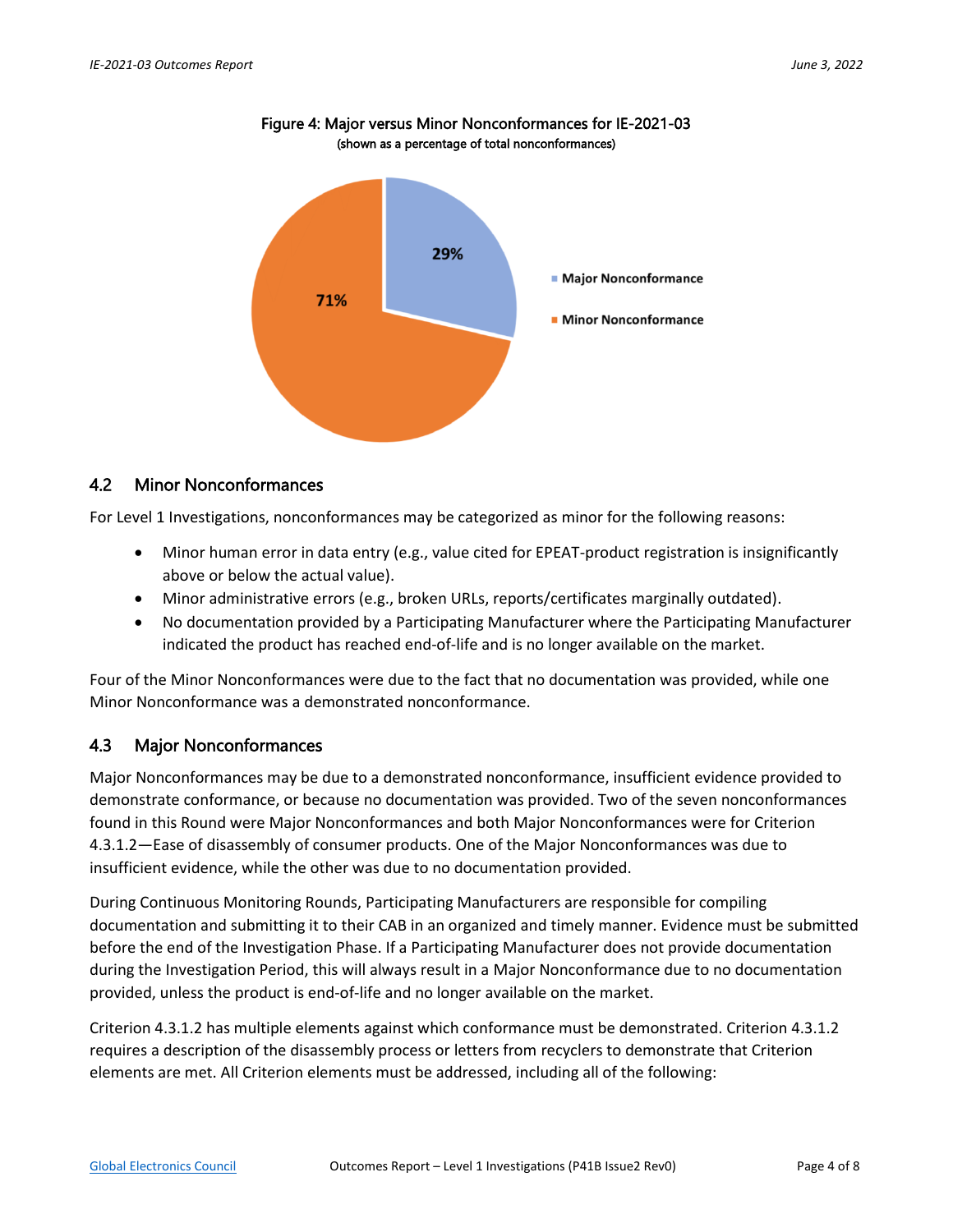- Ensuring ease of access to (a) materials with special handling needs that should be removed before mechanical processing; (b) material, components and subassemblies that are able to be reused; and (c) components and subassemblies that may need removal for repair or replacement.
- Ensuring external enclosures, chassis, and electronic subassemblies shall be removable by one person with commonly available tools or by hand, including:
	- o The use of common fasteners for joining components, subassemblies, chassis, and enclosures, (with an exception for special fasteners needed for safety and anti-theft reasons),
	- o Disassembly for recycling purposes can be done exclusively with commonly available tools or by hand,
	- o Adequate points of access for ease of dismantling of enclosures, chassis, and electronic subassemblies.
	- $\circ$  Non-separable connections (e.g., glued, welded) between different materials are avoided unless they are technically or legally required or utilized for safety purposes or in an anti-theft application.
- Electrical and communication wiring and cables that connect to external devices or sources of power or data shall be removable without tools from all products unless they are technically required.

In addition, if there are any exemptions due to safety requirements, the Participating Manufacturer must justify the exemptions per the referenced safety standards in the criterion.

# 5.0 Actions to Restore Conformance

Where the final conformity decision is nonconformance (whether major or minor), Participating Manufacturers must make corrections to restore the accuracy of the EPEAT Registry during the Corrective Action Phase. These activities may include providing additional evidence to demonstrate conformance with the criterion or unselecting the criteria in the EPEAT Registry. Where the product was found nonconformant and is no longer available in the marketplace, the product must be archived.

During the Corrective Action Phase, Participating Manufacturers must also develop Corrective Action Plans for other EPEAT-registered products that may be affected by the same underlying issue causing the nonconformance but were not the subject of investigation (called "similarly affected products").

The following actions were taken to restore accuracy to the EPEAT Registry as a result of Continuous Monitoring Round IE-2021-03:

- **1** investigation Additional data provided by Participating Manufacturer, bringing the product into conformance with the Criterion
- **1** investigation Participating Manufacturer corrected information in the EPEAT Registry
- **1** investigation Criterion unselected by Participating Manufacturer
- **1** investigation Product archived by Participating Manufacturer
- **3** investigations Corrective Action not submitted to EPEAT Program by deadline. EPEAT Program undertook necessary follow up with CAB after deadline.

Table 2 in Section 7 identifies the Participating Manufacturers and products that received Major Nonconformances in Continuous Monitoring Round IE-2021-03.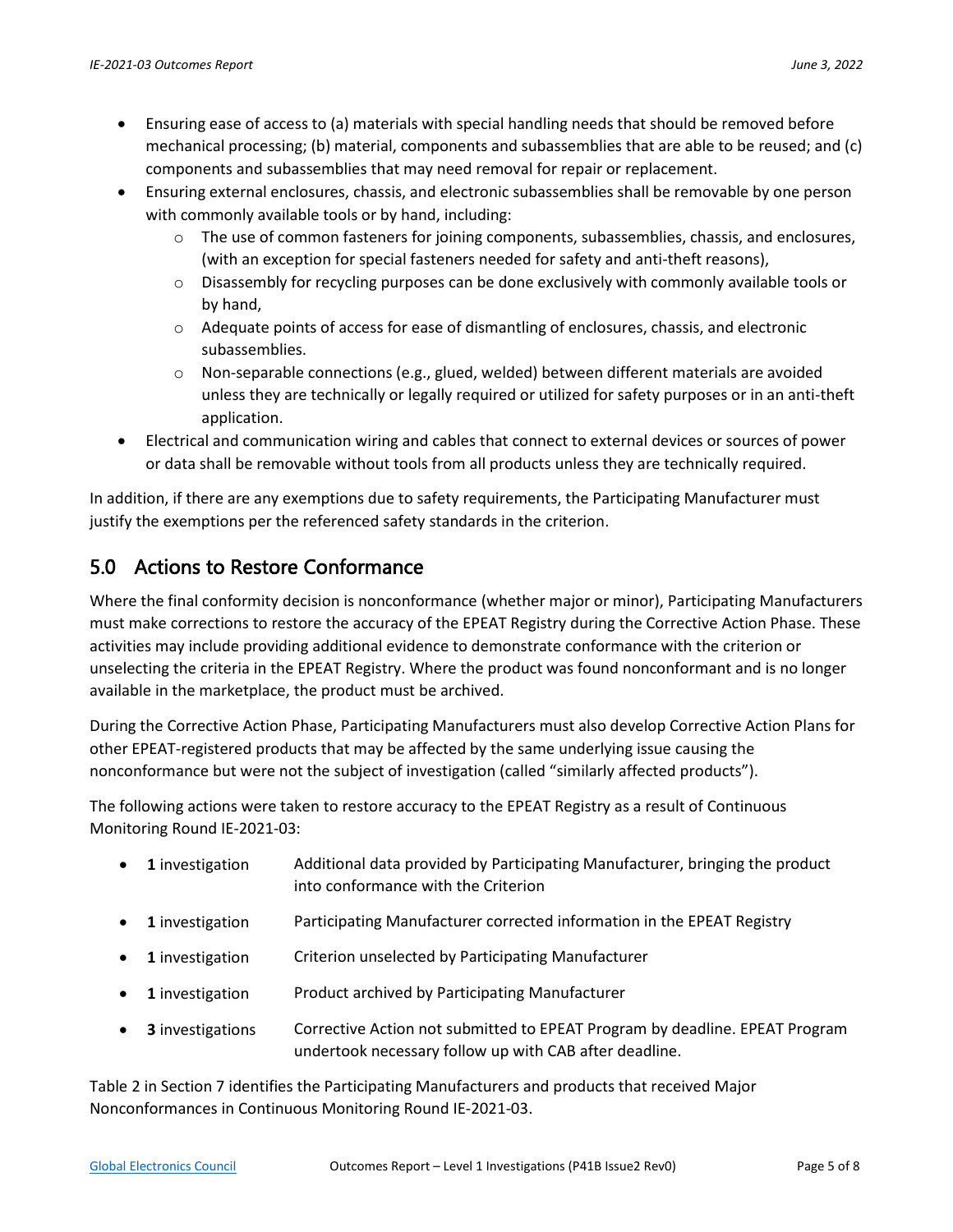### 6.0 Key Findings

#### 6.1 Conformity Against All Elements of Criterion 4.3.1.2

Criterion 4.3.1.2 has multiple elements against which conformance must be demonstrated. Criterion 4.3.1.2 requires a description of the disassembly process or letters from recyclers to demonstrate that all Criterion elements are met. Participating Manufacturers are encouraged to ensure their products meet all requirements of the criterion and that they have supporting evidence for all criterion elements.

#### 6.2 Definition of Spare Parts versus Consumables

Criterion 4.4.3.1 requires Participating Manufacturers to declare if spare parts are available, and if available, the length of time that spare parts are available after the end of production.

Spare parts are defined as: A component of a product that is kept in reserve for possible use to replace a similar or identical component in the product.

The definition of consumables confirms that spare parts and consumables are different:

*Consumable: A product integral to the functioning of the imaging equipment product with the intent, when depleted or worn, to be replaced or replenished by the user during the normal usage and life span of the imaging equipment product. NOTE—Consumables may include: toner, toner containers, toner bottles, toner cartridges, waste toner cartridges, ink cartridges, ink heads, ink sticks, ribbon ink, thermal paper, copy paper, imaging units, transfer belts, transfer roller, fusers, drum maintenance units, and other associated items. Items not intended to be replaced or replenished by the user would not be considered consumable supplies, but rather "spare parts."*

Therefore, Participating Manufacturers are reminded to ensure that spare parts, not consumables, are available, if the Participating Manufacturer declares that spare parts are available for Criterion 4.3.1.1.

#### 6.3 Ensure Registry Selections are Correct

If spare parts are available, Criterion 4.4.3.1 requires Participating Manufacturers to declare the length of time spare parts are available after the end of production. Participating Manufacturers are encouraged to review Registry declarations to ensure they are accurate.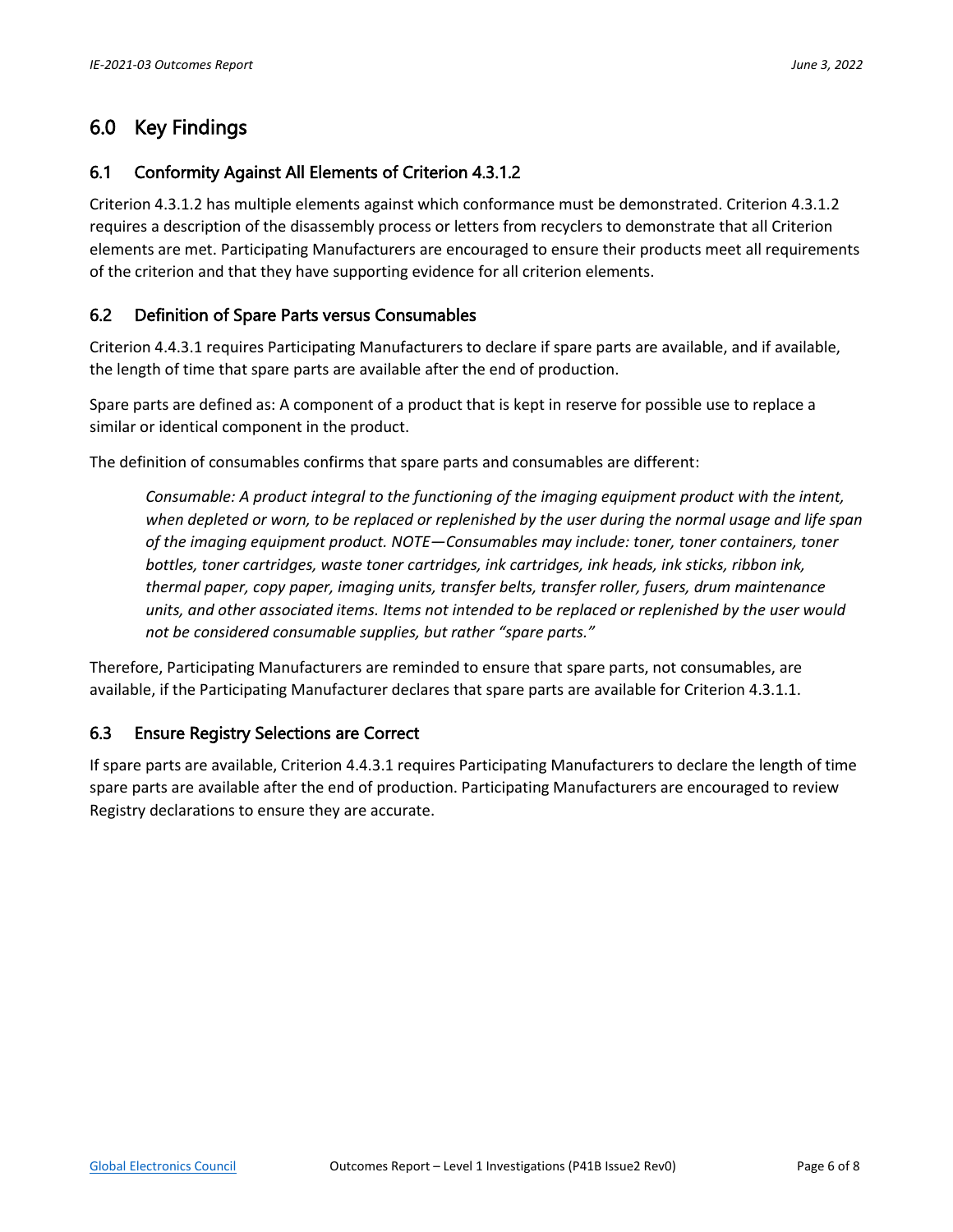# 7.0 Identification of Major Nonconformances and Corrections Made by Participating Manufacturers

In the interest of transparency, the EPEAT Program identifies the Participating Manufacturers and products that received major nonconformances and the actions taken to restore accuracy of the EPEAT Registry. Minor nonconformances are generally clerical in nature and do not materially affect the validity of products in the EPEAT Registry. As such, these are not identified in the table below.

| Table 2: Summary of Major Nonconformances and Corrections Made by Participating Manufacturers |                     |                         |                      |                     |                                             |                         |                                                     |                                                                                                            |  |  |
|-----------------------------------------------------------------------------------------------|---------------------|-------------------------|----------------------|---------------------|---------------------------------------------|-------------------------|-----------------------------------------------------|------------------------------------------------------------------------------------------------------------|--|--|
| <b>Participating Manufacturer</b>                                                             | Product             | <b>Product Type</b>     | Country              | Criterion<br>Number | <b>Criterion Title</b>                      | Required or<br>Optional | Underlying Reason for Nonconformance                | <b>Corrective Action Taken</b>                                                                             |  |  |
| Epson                                                                                         | DS-30000            | Scanner                 | <b>United States</b> | 4.3.1.2             | Ease of disassembly of<br>consumer products | Optional                | No documentation provided                           | Manufacturer unselected the<br>Criterion                                                                   |  |  |
| HP                                                                                            | HP Laser MFD 432fdn | Multifunction<br>Device | India                | 4.3.1.2             | Ease of disassembly of<br>consumer products | Optional                | Insufficient evidence to demonstrate<br>conformance | Corrective Action not submitted by<br>CAB before deadline. EPEAT Program<br>undertook necessary follow-up. |  |  |